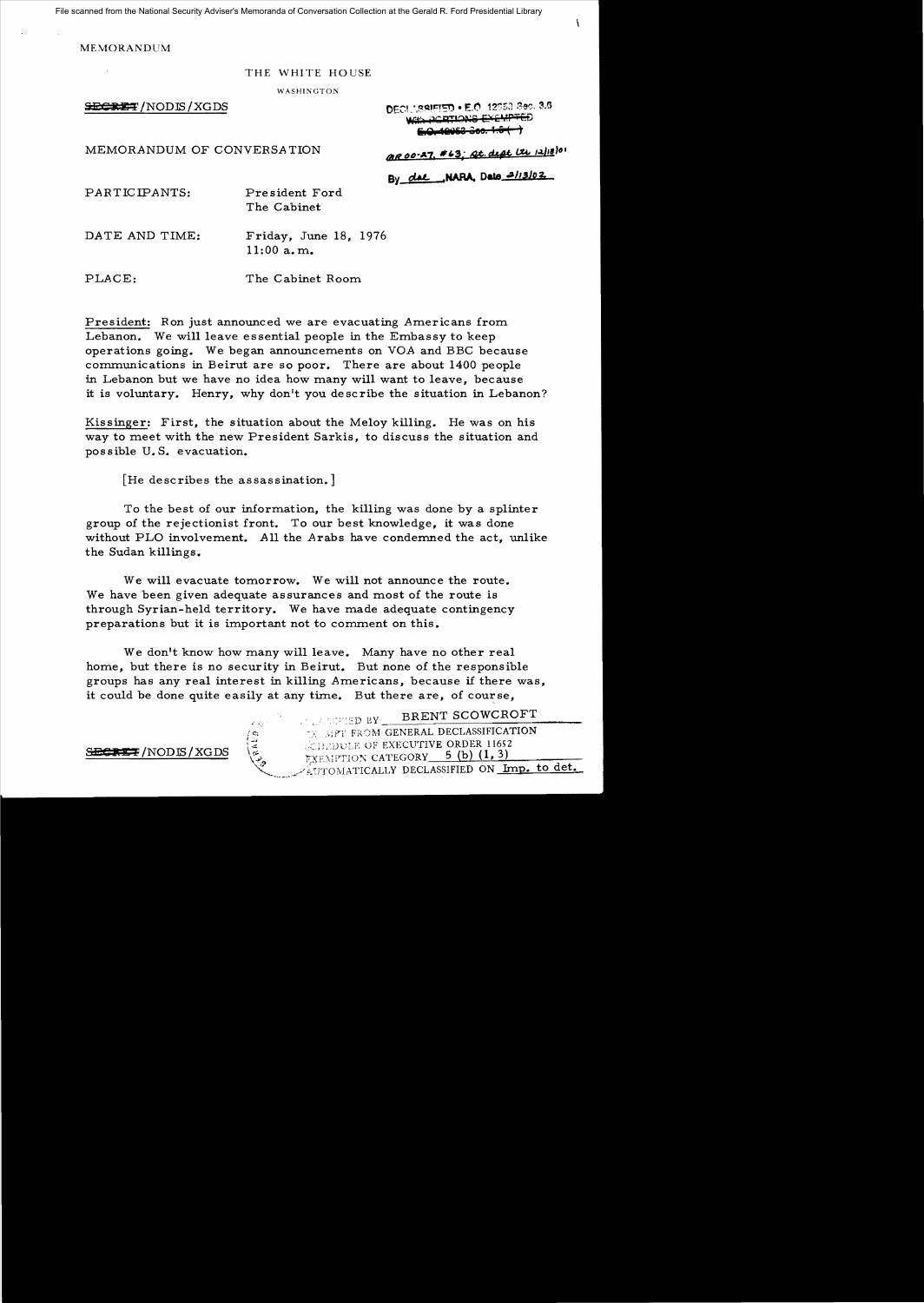## $S\to C\to F$ ' NODIS/XGDS 2.

totally irresponsible elements. But the overall situation in Lebanon is developing in a way that is not unhelpful to our interests. Lebanon is a tragedy. In U.S. equivalents, four million people have been killed.

In March, the Syrians said they were moving in in 48 hours. The Israelis said they would move in that case. If that happened. we would have united all the Arabs against it. If Israel didn't act and if Syria cleaned it up, we would be accused by Egypt of colluding with the Syrians. But if the Syrians didn't move, the radicals could dominate Lebanon and Syria would then be squeezed between a radical Lebanon and Iraq.

We maneuvered our way through this and governmental changes were made. [He describes the election, etc.] But there was no security so the political changes couldn't take place. So Syria decided to act. [Describes Syrian-held territory.]

It looks now like no one will gain an overwhelming victory. What is likely to emerge is an Arab solution with no one in predominance. with the PLO weakened, but with Egypt relatively content and Syria as well. The end result should be a strategic situation which is favorable to us, because Syria and Egypt probably will get back together. We must remember that we are the only ones who are really in touch with all the parties and the only useful force working with all of them. [Compares with the Soviets] It could blow up, of course, but if it goes on track, that is a likely outcome.

A spectacular Syrian defeat probably would overthrow Assad. With this probable moderate outcome, we are in a good position for peace. If we can keep all the radicals from uniting, or all the Arabs, it looks like a positive aspect to the tragedy of Lebanon.

Secretary Richardson: Why did the Syrians support the Christians and what kept them from a spectacular victory?

Kissinger: The Christians were about to be wiped out and that would have given Lebanon to the radicals who would have squeezed the Syrians. A spectacular Syrian victory in March could have given them a need to prove their Arab nature and turn on the Christians; this would have radicalized Jordan and put pressure on the Saudis and isolated Egypt. They didn't win spectacularly, first because it is an agony for them to be attacking the PLO, and second they underestimated the strength they faced.

[The next item was a campaign update.]

[The next item was our line on busing.]

## <del>SECRET</del>/NODIS/XGDS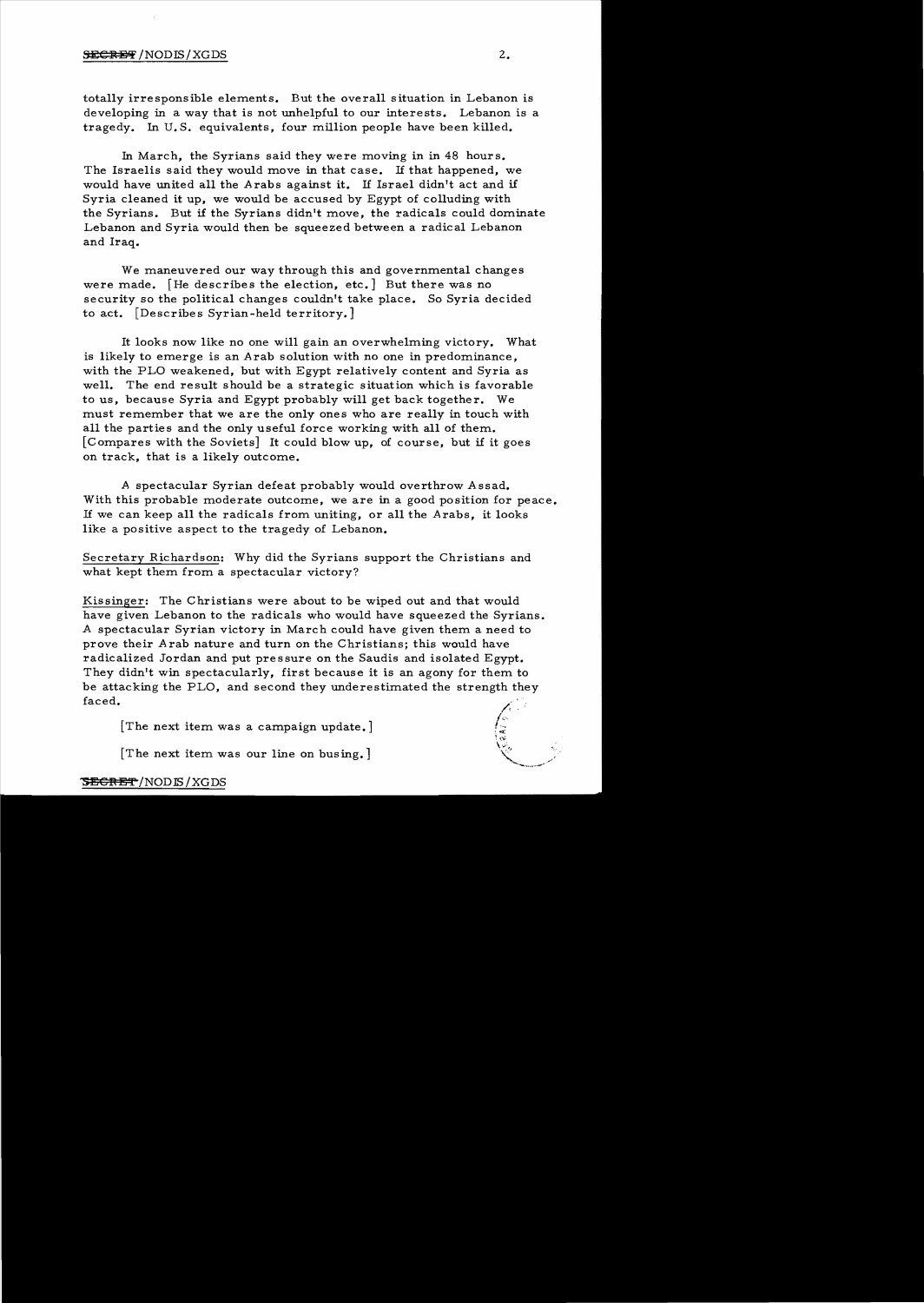Calment Unte 18 Jen 26 P Kon prot crommediere au incondition avers pour belon un will leave executive people in = E unlessy to help operaging. We hapan comments en Vodt BBC hermes Communities in hirsent out to pas There maritaire peuple in patience biogues hear no eller hun mon annem to lene , la mose at to whenter, R, soty drit you de visa a set in believe K Frist, c and c Malay kelling, He was on his accepte most up Sontis & chocars It + port et US was. (Describes cassussmetin) To besty and trip a hilling was done by a splenter group of = repetitions to part to once but burnledge et vos dove W/s PCD involutions, All Martis brond condumnal the east, workede Surdan fulling. US will was Tomesion We will not annonce a yette, use have been poster ædequate verniennes & most of water is then contriguing proparation but it ming. not To comment on Chie. We had thour how many will leave. Many home no cettes real hours, and there is no security in Beaut But work fargungs has any und vittre à bitting avec liveurs of the cray Hur are of common totally rives. Memosts. But a greated sit inhelow is daying in o way lost washelpful to one writerate. belooner is a tragely - in VS equivalents, & mel **AUTHORITY** 21 ml 00-27 463 NARA, DATE  $\frac{5}{1209}$  $BY$   $M$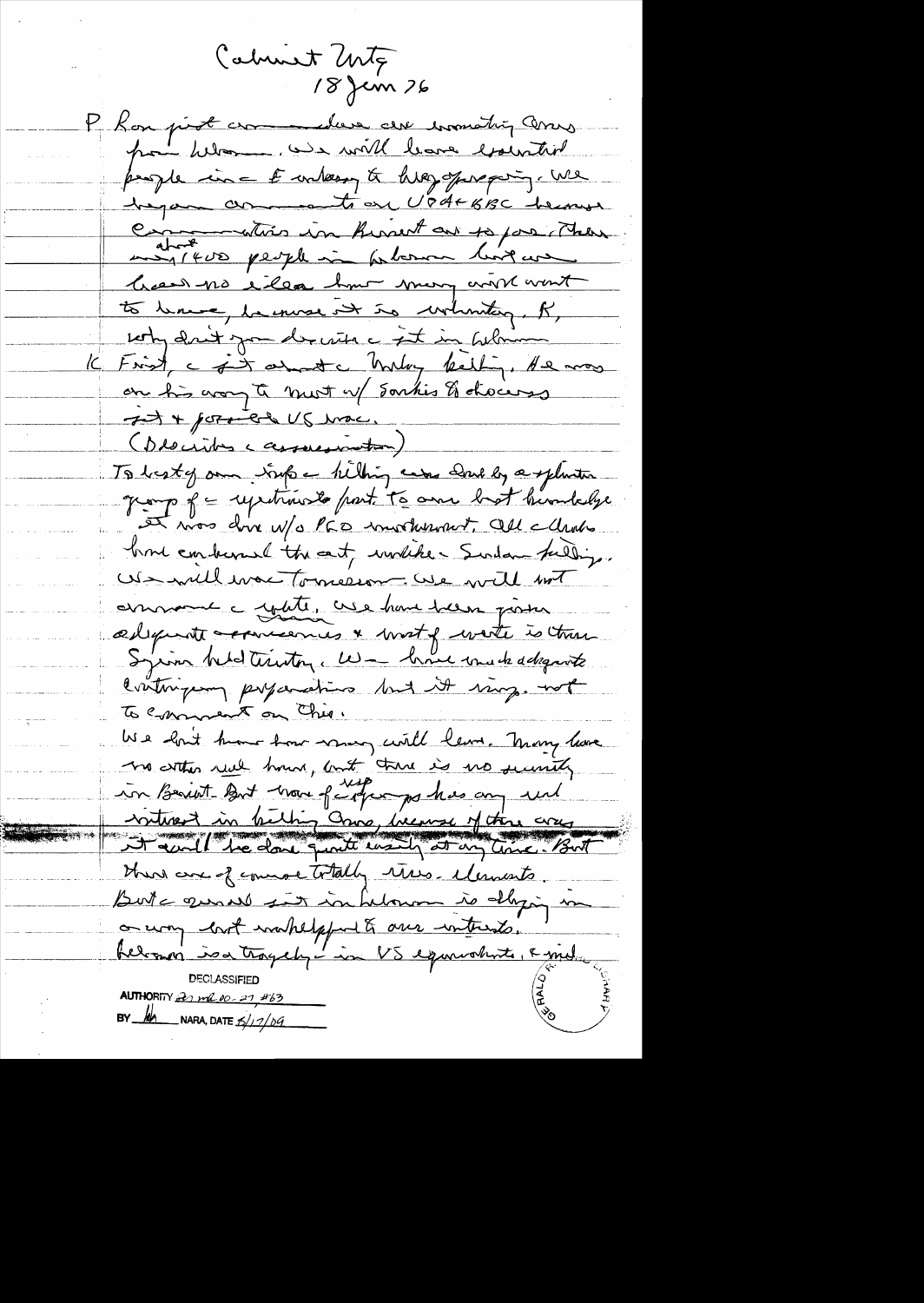have how holled. In Mar. Syrious sind They were evening in in 48 hrs. Is action taul they would were in that case. If that happened, can comed home a counted Indre a gonot it. If I show to it & Syric cleaned trop, are comed headers of F of collecting w/c Sugians. But if Sysians duties noue, c radicate comme dernierte hebourne Syria tron be squeeyed bet a rached between  $\mu$ Les m'anuneaux our man thurthis & goods Chonges arre male ( describe electric, etc). Seit there every no security so political changes und don't calo place, So Sepia decided to a it. (Describes Syrian held Tentor) It looks wow like us an will form an seriouslang victur, cettot likely to uninge is an and solution w/ resource in guidemondan, as PLD washind, but of E relatively contact & Syria againell. The ericl restalt should be a stratific six which is formatility us, hear Syrin & E prob artM jet the change them, and h and remember that we are andy one really in tomich of conte parties and comby weaple force involving co/alla "(Compares af Sas) It concluded their my, of counse, had if it pour one track, that is thirty antenne. Comed how com define port condeterant association Je constant proven moderation pu un à good positrio for per de Novem kep